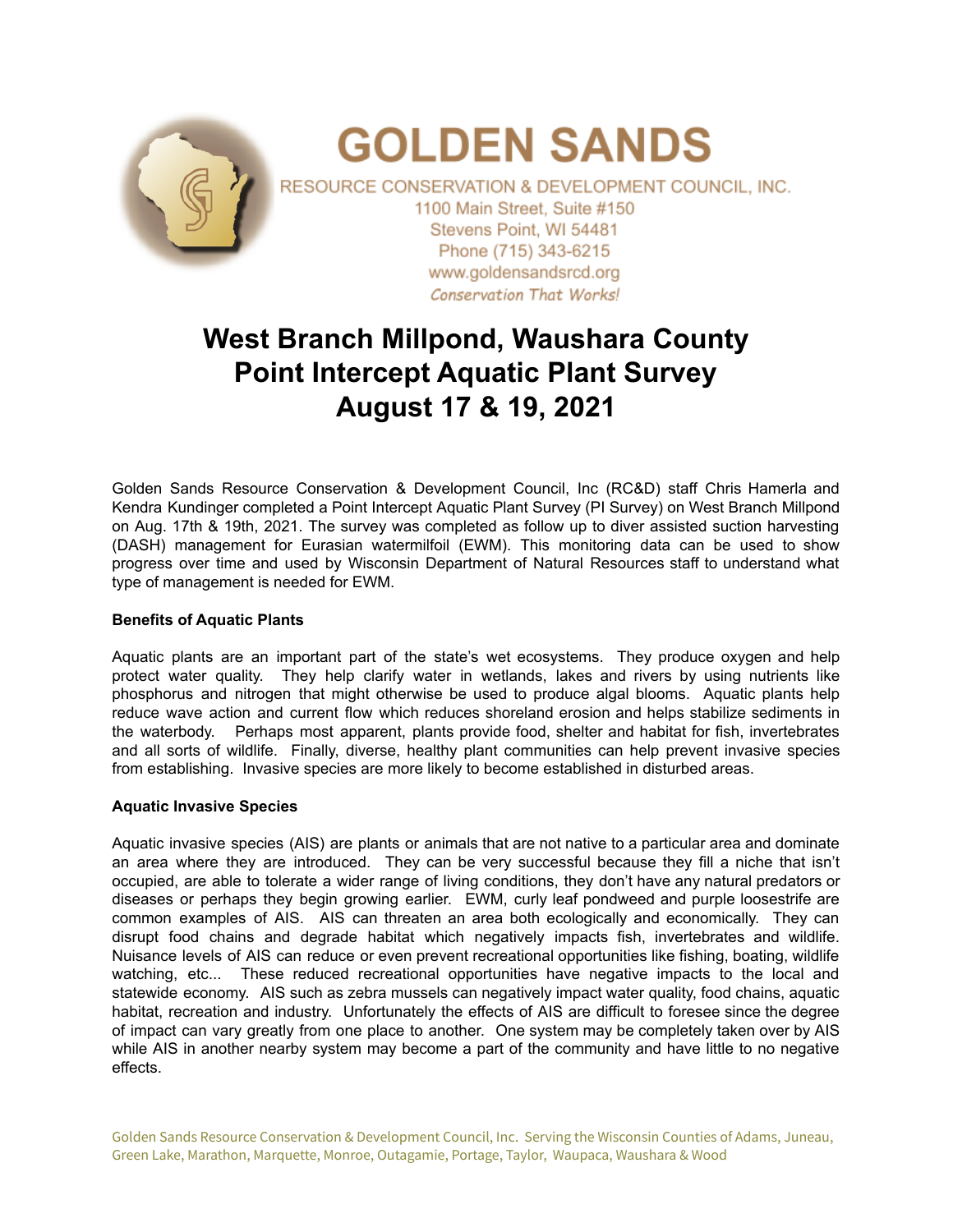#### **Point Intercept Aquatic Plant Surveys**



Point intercept (PI) surveys are completed by traveling to predetermined GPS points across the lake. Each PI lake map is based on the area and depth specific to that lake. The maps with GPS coordinates are obtained through the WDNR. West Branch Millpond contains 251 sample points. Using a GPS, staff traveled by kayak to 248 of the GPS points, the other 3 points were non-navigable (too shallow, within a roped off swim area, etc.). At each point a two-sided rake was used to sample roughly a one foot area of the lake bottom. Sediment type (sand, rock or muck), water depth in half foot increments and the aquatic plant community was recorded. Once the rake is brought to the surface the amount of plant material on the rake is assessed and recorded. The overall fullness of plants on the rake is rated a one, two or three (see illustration to the left). Then the individual species are ranked using a one, two or three. All data is recorded on the PI worksheet. Plants seen within six feet of the sample point are

recorded as a "visual". (Figure 1 shows map with survey points and EWM locations.) Other plants seen on the lake are recorded as a "boat survey". To learn more about PI sampling methods and how data is collected please visit:

<http://www.uwsp.edu/cnr-ap/UWEXLakes/Documents/ecology/Aquatic%20Plants/PL-Protocol-2010.pdf>

*Frequency of occurrence* is the percentage of time a species is found out of the total number of points sampled. Not all sample points are capable of supporting plant growth. *Littoral frequency of occurrence* is how often a species is found out of the total number of points that support plant growth. (Shown in Table 1) The deepest depth where plant growth is found is called *maximum depth of plant growth*. *Species richness* is the total number of different species found on the rake while sampling points. *Floristic Quality Index (FQI)* is the ranking of the plants in the lake that compares to an undisturbed lake. The higher the FQI the closer the plant community is to that of an undisturbed system. Approximately 250 lakes across Wisconsin are used to calculate the statewide and ecoregion averages for comparison. Table 2 summarizes the lake's littoral frequency of occurrence, maximum depth of plant growth, species richness and FQI.

It should be noted that plant species may differ from year to year, this can be seen on Table 1 comparing littoral frequency of occurrence over the past three years. As well as the EWM population over the past three years in Figures 1-3. GPS coordinates are accurate only within twenty feet and plant communities can shift. Table 1 represents only those species which were detected on the rake during the survey.

| Common<br><b>Name</b>    | <b>Scientific Name</b>    | <b>Plant type:</b><br>floating leaf, free<br>floating,<br>submergent,<br>emergent | 2021<br>% Littoral<br><b>Frequency</b><br>Οf<br><b>Occurrence</b> | 2020<br>% Littoral<br><b>Frequency</b><br>Οf<br><b>Occurrence</b> | 2019<br>% Littoral<br><b>Frequency</b><br>οt<br><b>Occurrence</b> |
|--------------------------|---------------------------|-----------------------------------------------------------------------------------|-------------------------------------------------------------------|-------------------------------------------------------------------|-------------------------------------------------------------------|
| Muskgrasses              | Chara sp.                 | submergent                                                                        | 80.17                                                             | 84.35                                                             | 78.72                                                             |
| Nothern water<br>milfoil | Myriophyllum<br>sibiricum | submergent                                                                        | 24.38                                                             | 33.91                                                             | 17.87                                                             |
| Wild celery              | Vallisneria<br>americana  | submergent                                                                        | 26.86                                                             | 27.83                                                             | 34.47                                                             |
| *Eurasian water          | Myriophyllum              | submergent                                                                        | 21.07                                                             | 23.48                                                             | 21.28                                                             |

#### **Table 1: Species Present**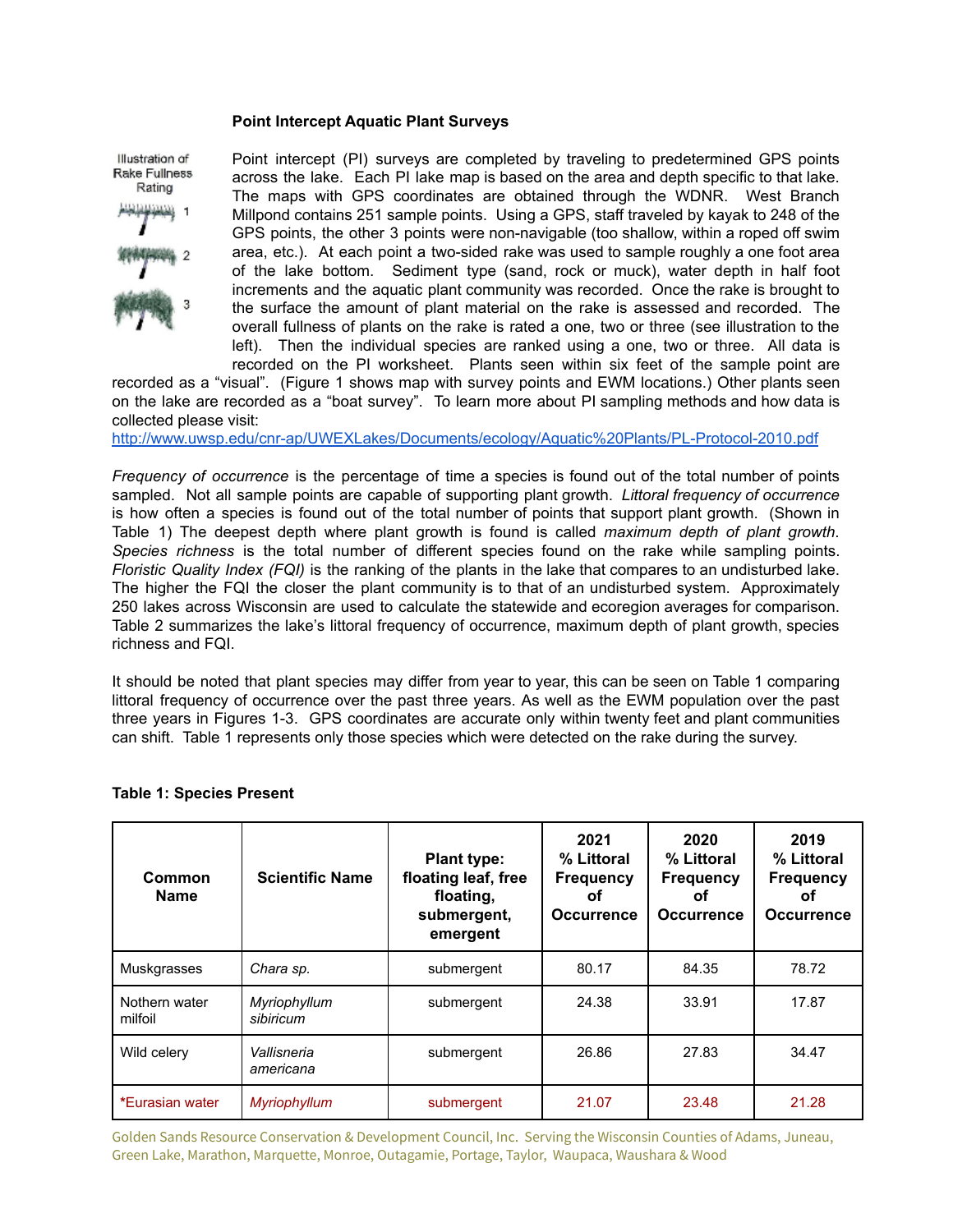| milfoil                     | spicatum                     |                     |             |       |             |
|-----------------------------|------------------------------|---------------------|-------------|-------|-------------|
| Sago pondweed               | Stuckenia pectinata          | 14.46<br>submergent |             | 22.17 | 15.32       |
| Coontail                    | Ceratophyllum<br>demersum    | 9.09<br>submergent  |             | 8.70  | 4.68        |
| Common<br>waterweed         | Elodea canadensis            | 8.68<br>submergent  |             | 8.26  | 6.81        |
| Flat-stem<br>pondweed       | Potamogeton<br>zosteriformis | submergent          | 2.48        | 7.39  | 5.11        |
| Fries pondweed              | Potamogeton friesii          | submergent          | 10.74       | 7.39  | 9.79        |
| Southern naiad              | Najas guadalupensis          | submergent          | 10.74       | 6.96  | 15.32       |
| Slender naiad               | Najas flexilis               | submergent          |             | 6.09  | 9.79        |
| Illinois pondweed           | Potamogeton<br>illinoensis   | submergent          | 2.89        |       | 1.28        |
| White-stem<br>pondweed      | Potamogeton<br>praelongus    | 3.72<br>submergent  |             | 3.91  | 5.53        |
| Common<br>bladderwort       | Utricularia vulgaris         | free floating       | 2.89        | 3.48  | 2.98        |
| Nitella sp                  | Nitella sp.                  | submergent          |             | 3.48  | 8.94        |
| <b>Filamentous</b><br>algae |                              | free floating       | 2.89        |       | 2.55        |
| Water star-grass            | Heteranthera dubia           | 4.55<br>submergent  |             | 2.61  | 2.98        |
| White water<br>crowfoot     | Ranunculus aquatilis         | submergent          | 2.48        | 2.61  | 0.85        |
| Small bladderwort           | Utricularia minor            | free floating       |             | 1.30  |             |
| Fine-leaved<br>pondweed     | Stuckenia filiformis         | submergent          | 0.83        | 0.87  | 1.28        |
| Large-leaf<br>pondweed      | Potamogeton<br>amplifolius   | submergent          |             | 0.87  | Visual only |
| Aquatic moss                |                              | submergent          | 0.83        | 0.43  | 1.28        |
| *Curly-leaf<br>pondweed     | Potamogeton<br>crispus       | submergent          |             | 0.43  | 1.70        |
| Leafy pondweed              | Potamogeton<br>foliosus      | submergent          |             | 0.43  | 0.43        |
| Small pondweed              | Potamogeton<br>pusillus      | submergent          | 0.41        | 0.43  | 0.43        |
| White water lily            | Nymphaea odorata             | Floating leaf       | Visual only | 0.43  | 0.43        |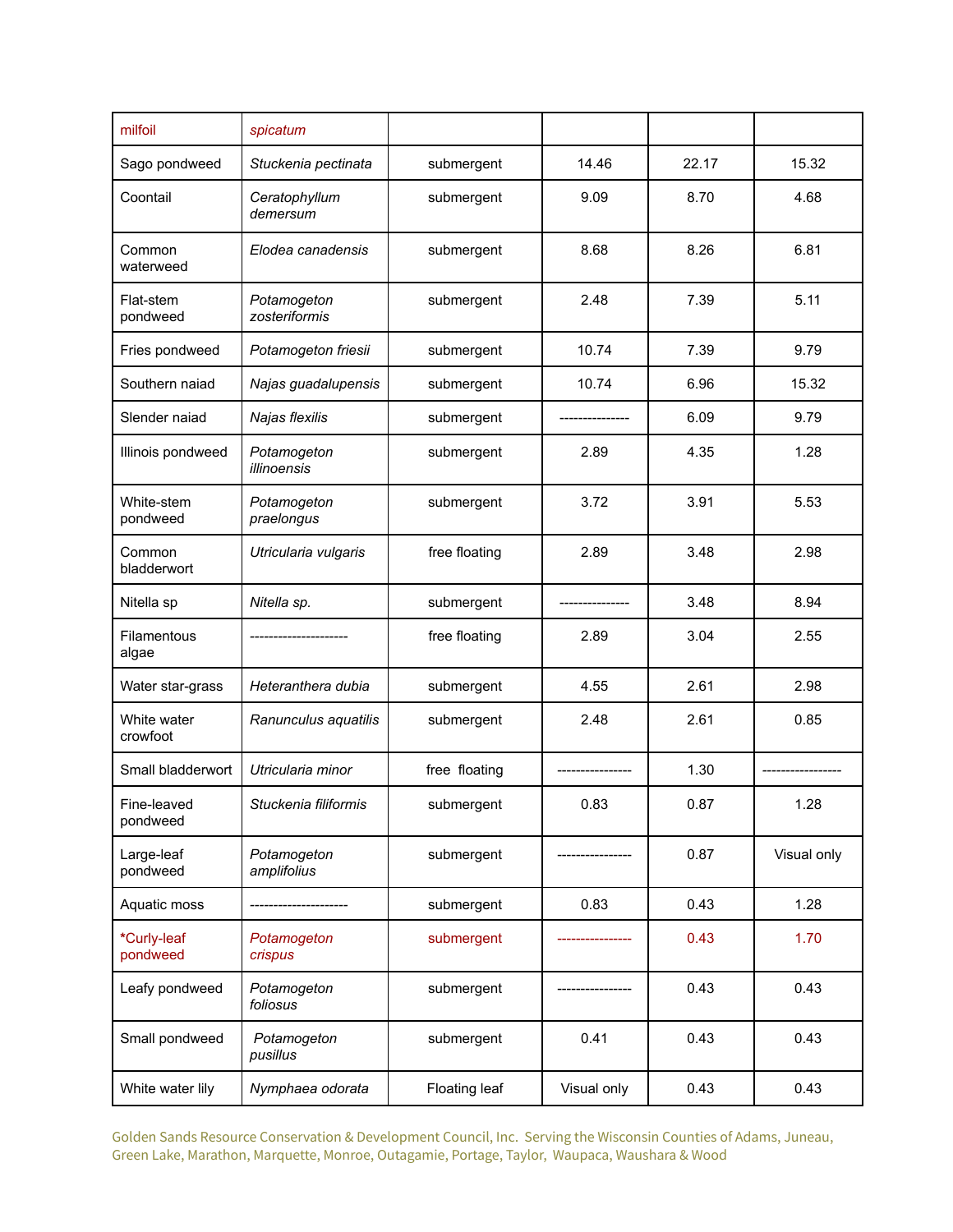| Horned<br>pondweed | Zannichellia<br>palustris | submergent    | Visual only | 1.28 | 1.28 |
|--------------------|---------------------------|---------------|-------------|------|------|
| Needle Spikerush   | Eleocharis acicularis     | submergent    | 0.41        | 0.43 | 0.43 |
| Small duckweed     | Lemna minor               | free floating | 0.83        | 0.43 | 0.43 |
| Turion duckweed    | Lemna turionifera         | free floating |             |      |      |

% Littoral frequency of occurrence: This is calculated by taking the total number of times a species is recorded divided by the total number of points in the lake where plant growth is possible.

**\*** means a non-native species, potentially invasive.

## **Table 2: Lake Survey Summary**

|                                      | Lake | <b>Statewide Average</b> | <b>North Central Hardwoods</b><br><b>Forests Ecoregion Average</b> |
|--------------------------------------|------|--------------------------|--------------------------------------------------------------------|
| Littoral Frequency of Occurrence (%) | 96.3 | 74.3                     | 76.0                                                               |
| Maximum Depth of Plant Growth        | 23   | 15.3                     | 15.9                                                               |
| Species Richness                     | 20   | 16.8                     | 16.2                                                               |
| Floristic Quality Index (FQI)        | 25.7 | 24.1                     | 23.3                                                               |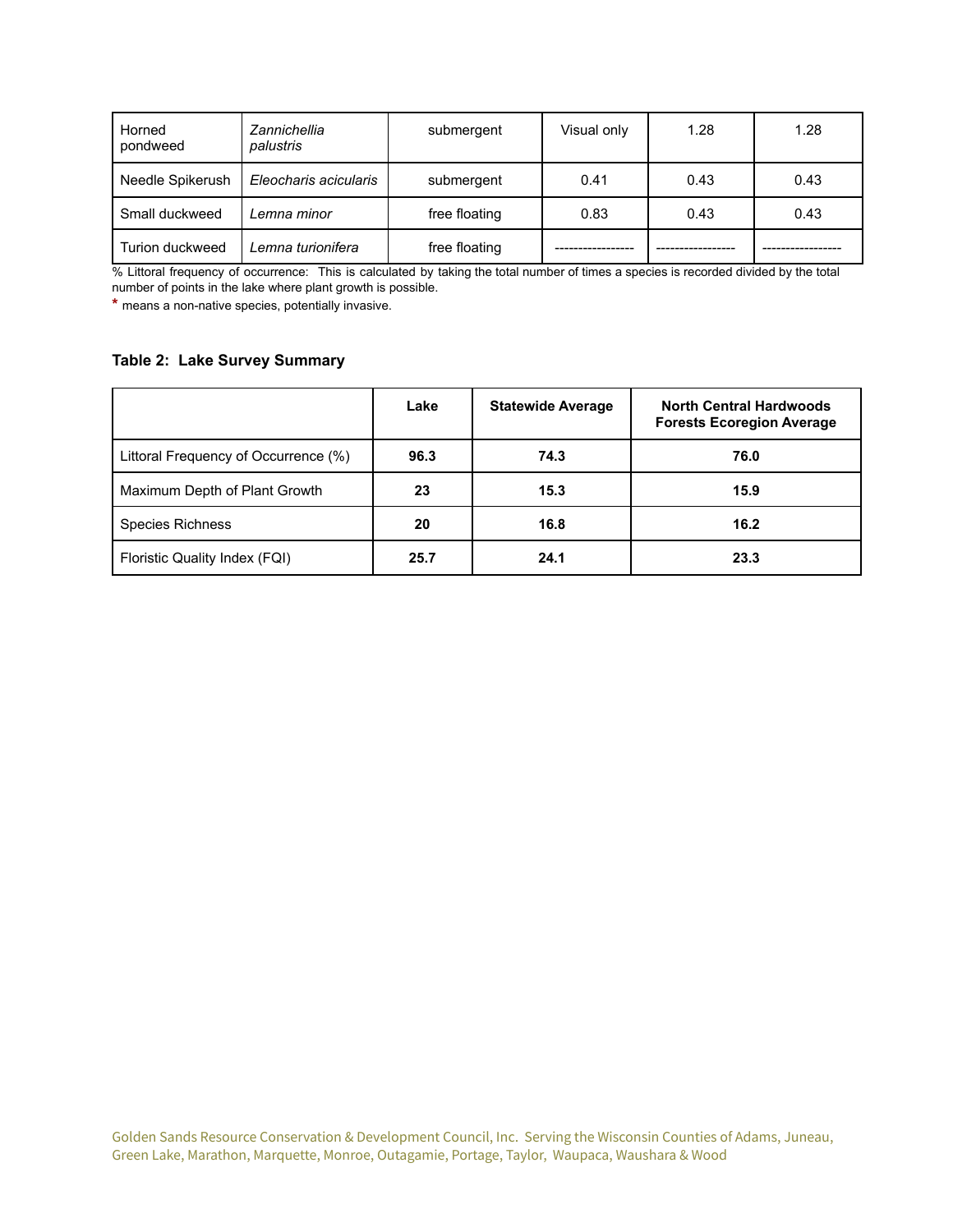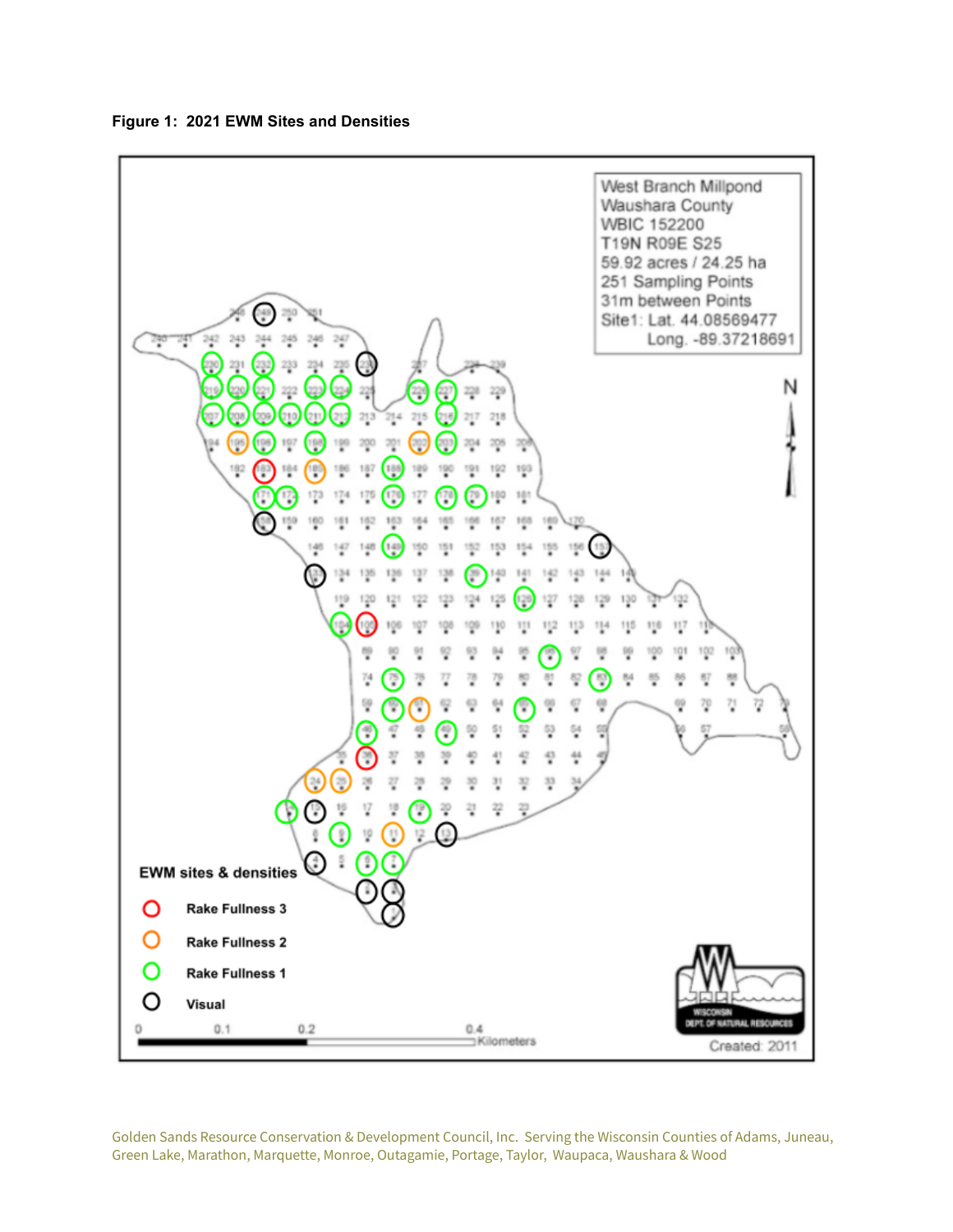